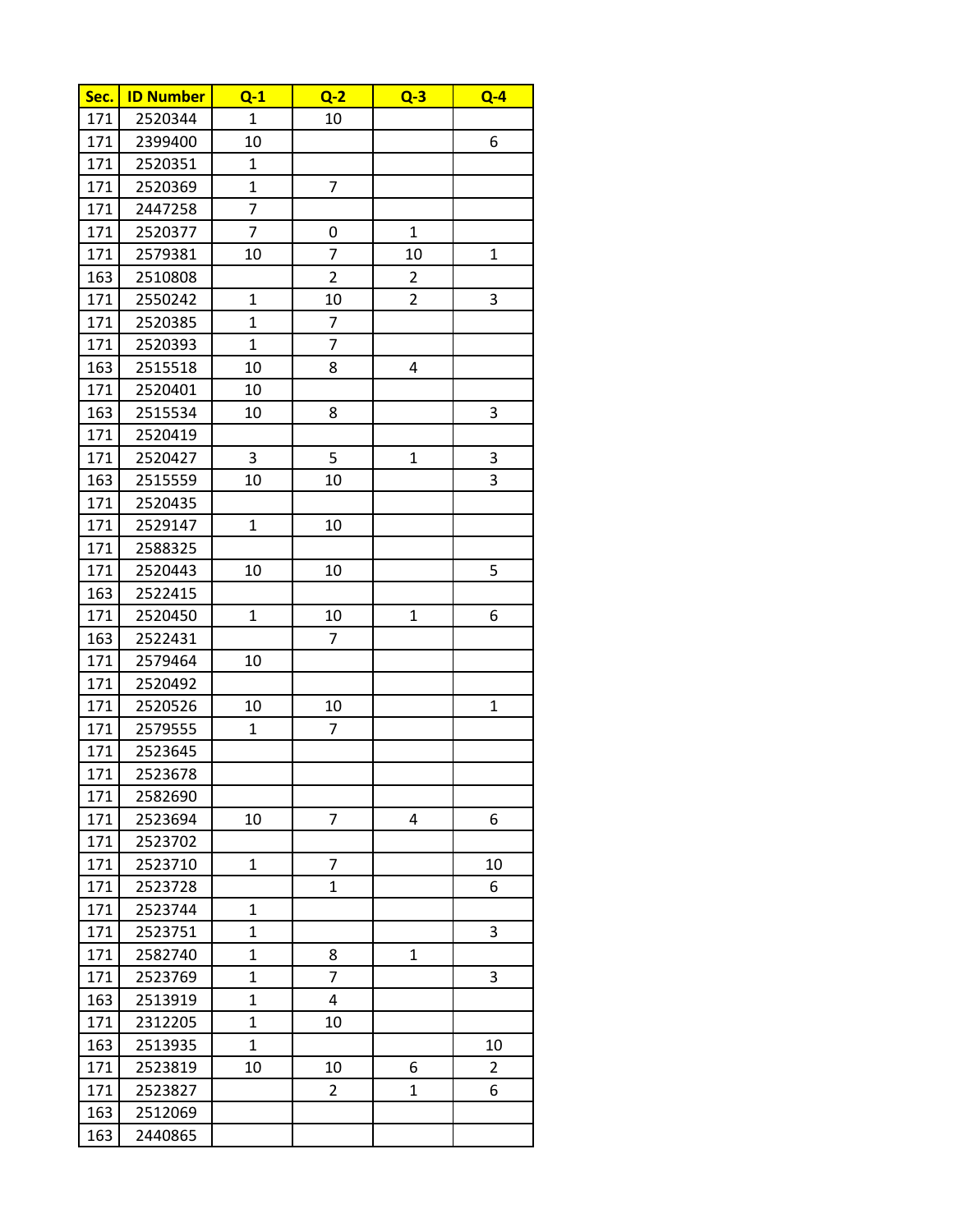| 163 | 2512077 | 3              |    |                |    |
|-----|---------|----------------|----|----------------|----|
| 163 | 2513976 |                |    |                |    |
| 163 | 2512085 |                |    |                |    |
| 163 | 2513984 | 6              |    |                |    |
| 163 | 2540045 | $\overline{1}$ | 6  |                | 0  |
| 163 | 2512093 | 3              |    |                |    |
| 163 | 2512119 | $\mathbf{1}$   | 9  |                | 3  |
| 171 | 2312288 |                |    |                |    |
| 163 | 2513992 |                |    |                |    |
| 163 | 2439008 |                |    |                |    |
| 163 | 2439032 | $\mathbf{1}$   |    |                |    |
| 163 | 2437032 |                | 9  | 4              |    |
| 163 | 2440899 |                |    |                | 5  |
| 163 | 2439040 | $\mathbf{1}$   |    |                |    |
| 163 | 2514040 | 0              | 4  |                | 0  |
| 171 | 2523884 | 10             | 5  |                |    |
| 163 | 2512218 |                |    |                |    |
| 171 | 2523892 | $\mathbf{1}$   | 5  |                |    |
| 163 | 2512242 | $\mathbf{1}$   |    |                |    |
| 163 | 2512259 |                |    |                |    |
| 163 | 2512275 | $\mathbf{1}$   |    |                |    |
| 171 | 2523900 | $\mathbf{1}$   | 8  | 1              | 7  |
| 163 | 2512283 |                |    |                |    |
| 171 | 2523918 | $\mathbf{1}$   | 5  |                |    |
| 163 | 2571255 | 7              | 3  | 10             |    |
| 171 | 2523959 | 6              | 8  |                | 0  |
| 163 | 2512325 |                |    |                |    |
| 163 | 2512333 | $\mathbf{1}$   | 8  | 2              |    |
| 163 | 2512341 |                | 10 |                | 0  |
| 171 | 2523983 | 10             | 10 |                |    |
| 163 | 2439198 | $\mathbf{1}$   |    |                |    |
| 163 | 2439214 | 1              | 9  |                |    |
| 163 | 2512366 | $\mathbf{1}$   | 9  | 10             | 4  |
| 163 | 2512382 | 4              | 0  | $\overline{2}$ |    |
| 163 | 2512390 | $\mathbf{1}$   | 8  | $\overline{2}$ | 3  |
| 163 | 2512408 | 4              |    |                |    |
| 171 | 2382836 |                |    |                |    |
| 163 | 2512416 |                |    |                |    |
| 163 | 2512424 | 9              | 5  | 10             | 10 |
| 163 | 2512432 | 10             | 8  |                |    |
| 163 | 2439289 | $\mathbf{1}$   |    |                | 3  |
| 171 | 2521144 | 1              | 8  |                | 6  |
| 163 | 2371342 | $\mathbf{1}$   |    | 10             | 3  |
| 171 | 2309565 |                |    |                |    |
| 163 | 2512465 | 10             |    |                |    |
| 163 | 2441004 | $\mathbf{1}$   |    |                |    |
| 171 | 2580132 | 7              | 10 |                |    |